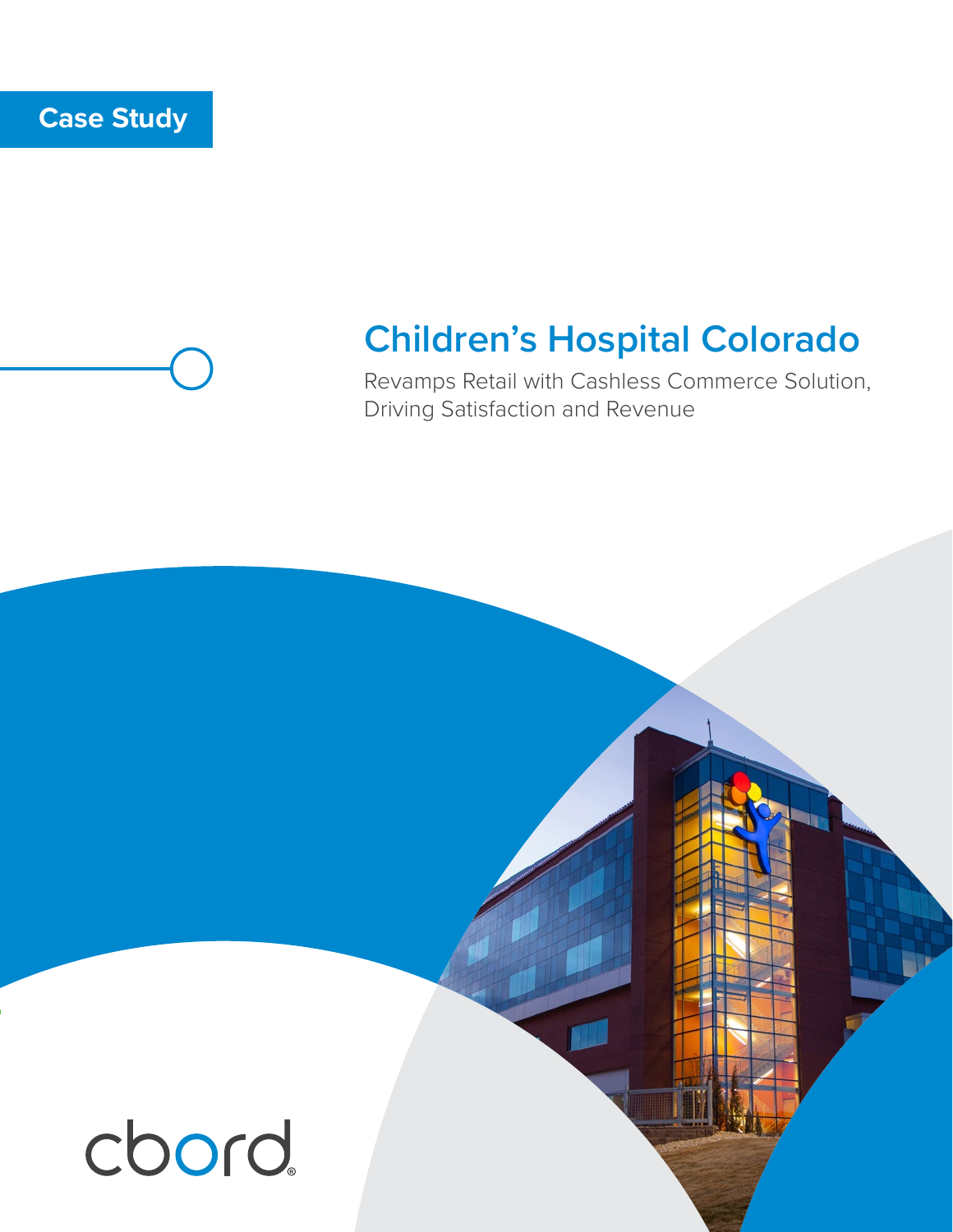

#### **Challenge:**

Children's Hospital Colorado was experiencing substantial growth, greater than 2% in 2 years, at its Anschutz campus and needed an immediate solution to best manage increased café volume. This need was coupled with the urgency to implement a solution that re-enforced safety measures during COVID-19 without massive losses to its retail revenue generating model.



Children's Hospital Colorado turned to CBORD to promptly, effectively, and efficiently deliver a retail commerce solution that helped refine its retail strategy, support social distancing, and improve the employee and guest dining environment.

# **Result:**

Through CBORD's online and mobile commerce solution, GET, Children's Hospital Colorado improved its staff and guest experience and increased revenue by 8-10% per ticket, while supporting nearly 130 transactions daily, with projections doubling monthly.



#### **Children's Hospital Colorado**

Recognized among the best-of-the-best pediatric hospitals in the nation, Children's Hospital Colorado is ranked #6 on the prestigious U.S. News & World Report's Best Children's Hospital Honor Roll, an annual honor attributed to exceptional clinical outcomes, coordination of care, and care-related resources.

Listed 10th in pediatric specialties, its reimagined mission dedicated to child health, advocacy, and education continues to draw more than 3,000 pediatric specialists and more than 5,000 full-time employees.

As staff numbers grew, so did retail café volumes at the Anschutz Medical Campus resulting in slowermoving lines, decreased mealtime, and declined staff and guest satisfaction. These challenges were then met with the novel coronavirus outbreak that upended healthcare, causing Children's Hospital Colorado's food service department to adjust its retail operation to keep pace with the rapidly changing guidelines and safety measures. They turned to long-term partner, CBORD, for an immediate solution.

## cbord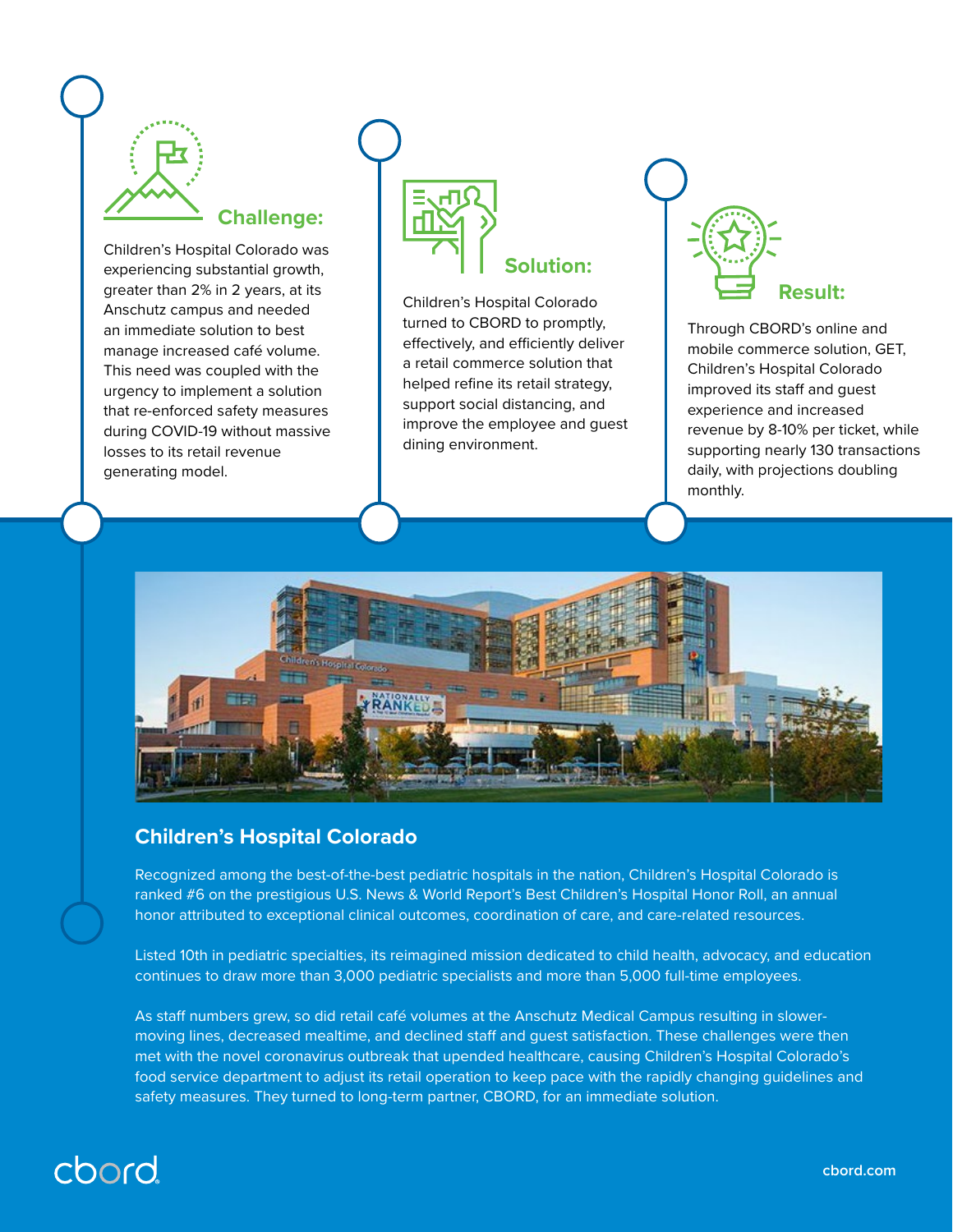

#### **Dynamic Solution**

Having successfully used Odyssey Direct, CBORD's cloud-based cashless solution, Melanie Gonzales, food services director of Children's Hospital Colorado, was confident their tenured partnership could yet again yield positive outcomes.

"We were considering GET before the pandemic, but COVID-19 tipped the scales. Our business was growing pretty sustainably and our volume in the café, especially around lunch time, was pretty overwhelming," said Gonzales. "We then went from struggling to manage the lines and get customers in and out of our café in a timely manner to needing a way to effectively socially distance in our café."

GET was a natural fit. Because Children's Hospital Colorado already understood the value that a one-card solution offered through Odyssey Direct, by integrating GET, CBORD's online and mobile app, meant a complete commerce solution with access to online ordering, cashless payments, and account management through the convenience of a mobile device—an easy solution for Children's Hospital Colorado.



*We wanted to eliminate frustration experienced in the retail area and increase line speed within the 30-minute lunch window. We not only accomplished this, but we've also improved order accuracy and ease of service through GET.*

 **-Melanie Gonzales**



#### **Revenue Support**

"We never restricted access to our café, but we did put a lot of social distancing parameters in place," said Gonzales. "We went from 100 employees at the Anschutz campus cafe to establishing guidelines that only permitted 20 people at a time," she said.

The sharp decline based on updated policies meant decreased revenues in retail operations, but with GET, Children's Hospital Colorado has recouped some loss by using the commerce solution to assist in its retail revenue generating model.

"Our average check for GET orders is higher than our check for customers who come to the café. We never anticipated this. Additionally, with a lot of our staff still at home, we haven't had to increase service stations or staffing to support this solution," said Gonzales.

.